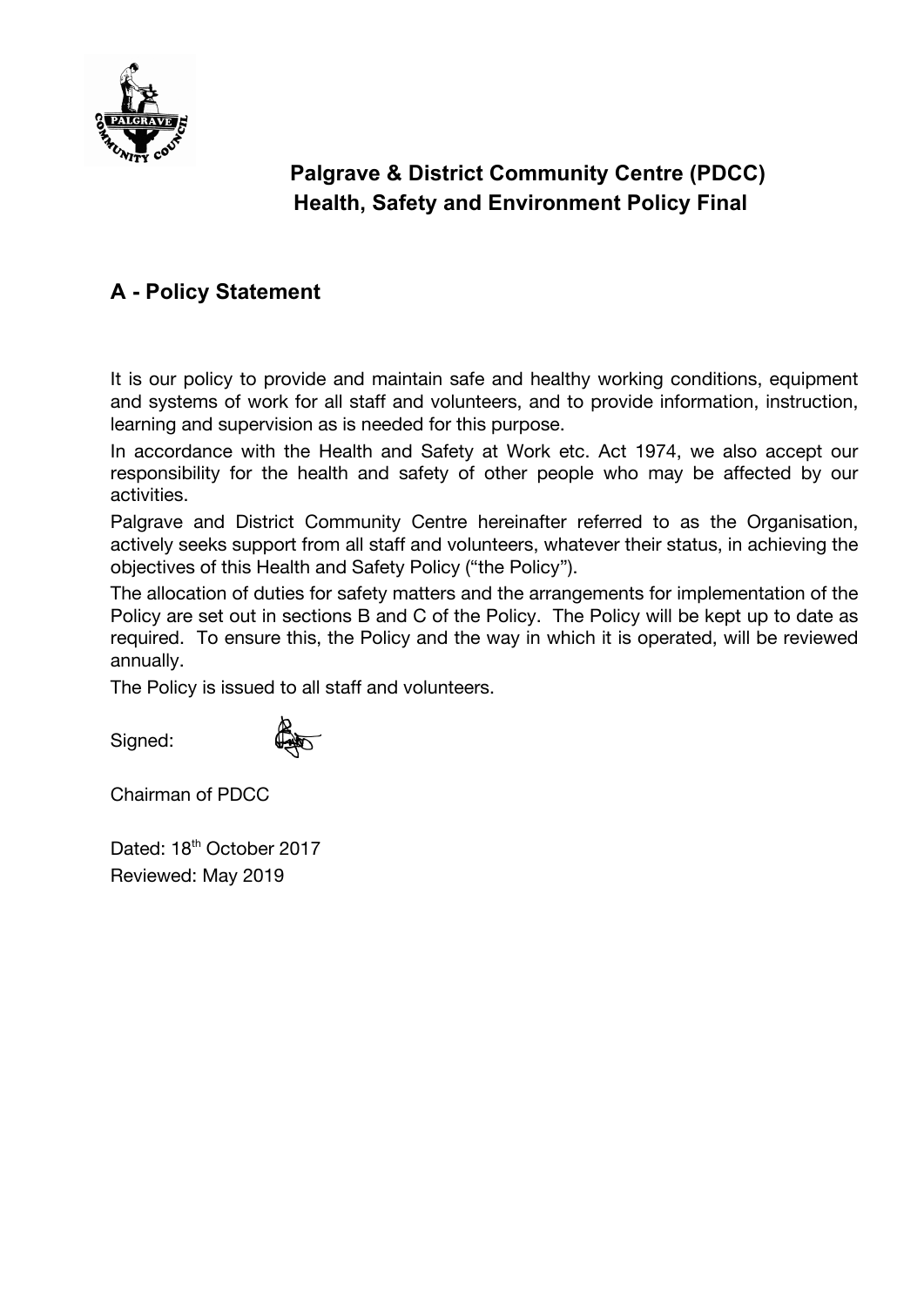# **B - Day-to-day health and safety responsibilities:**

- 1. The Chairman is responsible for all day-to-day health and safety matters relating to the premises at the Palgrave Community Centre ("the premises").
- 2. The Chairman is responsible for carrying out risk assessments, copies of which should be filed in the Risk Assessment Folder as soon as they are carried out.
- 3. It is the duty of all contractors and volunteers while at work:-
- To take responsible care for the health and safety of themselves and of other persons who may be affected by their acts or omissions at work, and
- To co-operate with the Trustee Committee to achieve a healthy and safe workplace and to report to the appropriate person any health and safety problems which they are unable to resolve themselves, and
- Not to interfere with or misuse any equipment provided in the interests of health, safety and welfare.
- Any abuse of health and safety responsibilities by an employee or volunteer may lead to disciplinary proceedings being taken against them.

## **Monitoring the Health and Safety Policy**

The Chairman is responsible for checking the Policy to ensure continued effectiveness, particularly that:

- Health and safety responsibilities are being properly discharged
- Contractors and volunteers are working to health and safety rules
- Contractors and volunteers are safety conscious.

#### **Cleaner**

The cleaner is responsible for their own health and safety procedures and is required to comply with the COSHH assessments carried out by the Organisation and notified to them.

# **C- Systems and Procedures**

## **General safety and conduct of contractors**

Contractors and volunteers are reminded of their moral and legal responsibility for conducting themselves in such a manner in their work so as not to expose themselves or others to risk. To this end the Health and Safety Policy is a document that must be read, understood and implemented by all contractors.

A declaration by the employee/volunteer must be signed when the Policy has been read and understood. Staff and volunteers must not promote or participate in horseplay, pranks or practical jokes which may result in an accident or injury.

## **Accidents**

If an accident occurs, it is the injured person's responsibility to notify the Chairman who will record the accident in the Accident Book. Should the accident be reportable under the Reporting of Injuries, Diseases and Dangerous Occurrences Regulations 1995 (RIDDOR), this will be done by the Chairman.

## **First Aid**

The First Aid box is situated in the kitchen. Appropriate signs are displayed.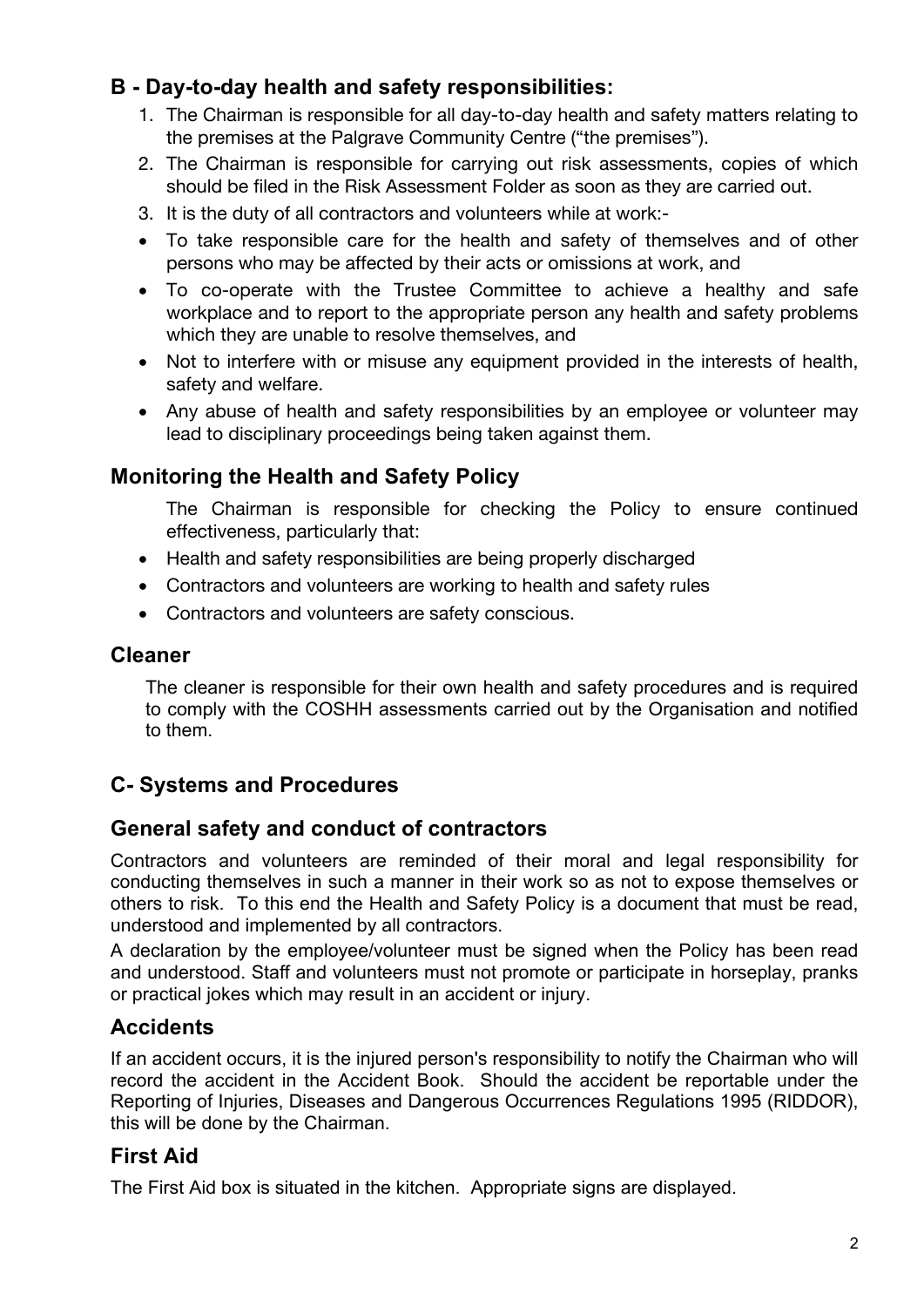# **Safety Training**

All contractors and volunteers are given induction training relating to evacuation procedures, accident procedures and availability of first aid.

## **Communication**

Health and Safety is an agenda item for all Executive Committee meetings which are normally held every month. All contractors and volunteers are encouraged to raise any matter of concern at the meeting, but if more urgent, to raise with the Chairman at any time.

#### **Smoking**

Smoking is not allowed in any of the Organisation's work areas, but smoking is allowed outside of the premises.

#### **Fire Precautions**

Fire procedures are displayed on the premises. Fire drills are carried out at least annually. Following evacuation all staff and volunteers should report to the assembly point. The Chairman will co-ordinate the fire drills.

The fire alarm is be tested annually by an appropriate external contractor who also carries out servicing on all fire extinguishers.

All drills checks and annual servicing are recorded in the Fire Log Book maintained by the Chairman.

#### **Personal Protective Equipment**

No routine activities requiring personal protective equipment have been identified following risk assessment.

#### **Good Working Practices**

Good Working Practices including safety precautions to be taken when working alone are set out in Appendix B.

#### **Electrical Safety**

All portable electrical appliances are checked annually by qualified electrical contractors. The installation is checked every five years in accordance with the Electricity at Work Regulations 1989 and the Institute of Electrical Engineers Wiring Regulations 17<sup>th</sup> Edition.

#### **Manual Handling**

A risk assessment is to be carried out in all cases where volunteers or staff have to carry, lift, push or pull items as part of their tasks. Contractors and volunteers should avoid any manual handling operations which involve the risk of injury. If an operation cannot be avoided, then steps to reduce the risk of injury should be taken and the Organisation shall give information about the object to be moved (e.g.weight) and provide a safe system of work.

#### **Legionella Disease**

Legionnaires' disease is a potentially fatal pneumonia caused by legionella Bacteria. The Trustee Committee will have to consider the risks from legionella that may affect staff or members of the public and take suitable precautions.

A Risk Assessment is carried out every 6 months .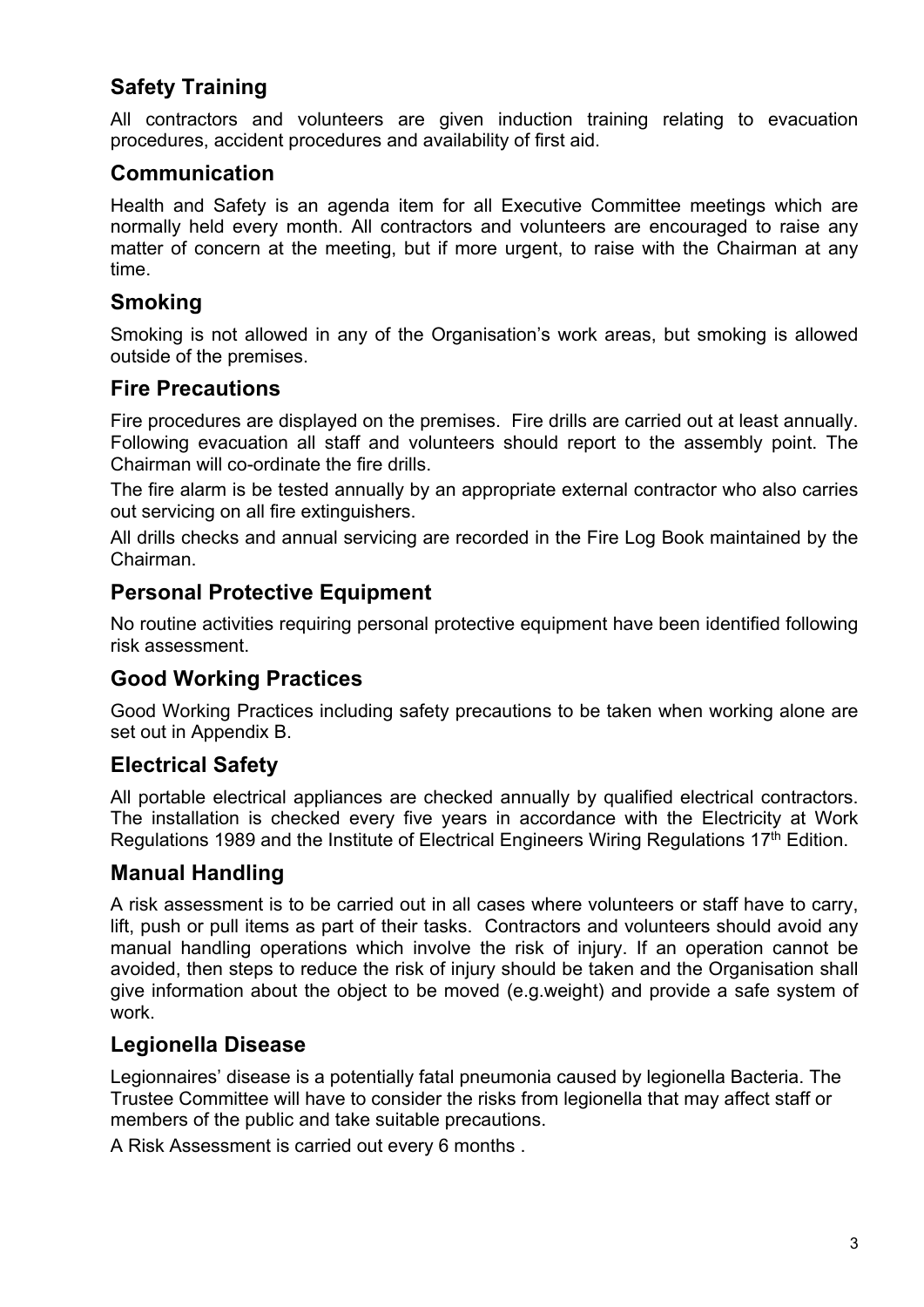## **Hazardous Substances**

The only hazardous substances used on the premises are restricted to the cleaner. The substances have been assessed; copies of the assessments are retained by the Buildings and Maintenance sub-committee and appropriate information supplied to the cleaner.

### **Building Operations**

Where construction work is being proposed to the premises, we will meet our duties as the Client under the Construction, Design and Management Regulations.

#### **Risk Assessments**

Risk Assessments have been carried out in the following subject areas:-

- General risk assessment including fire hazards
- Hazardous substances.

Assessment records are all available for inspection.

#### **Health and Safety Inspections**

The premises has been assessed as low risk and an inspection will be carried out every 6 months unless circumstances dictate otherwise.

#### **Policy Review**

This Policy will be reviewed and updated following any major changes in procedures, personnel or annually whichever occurs first.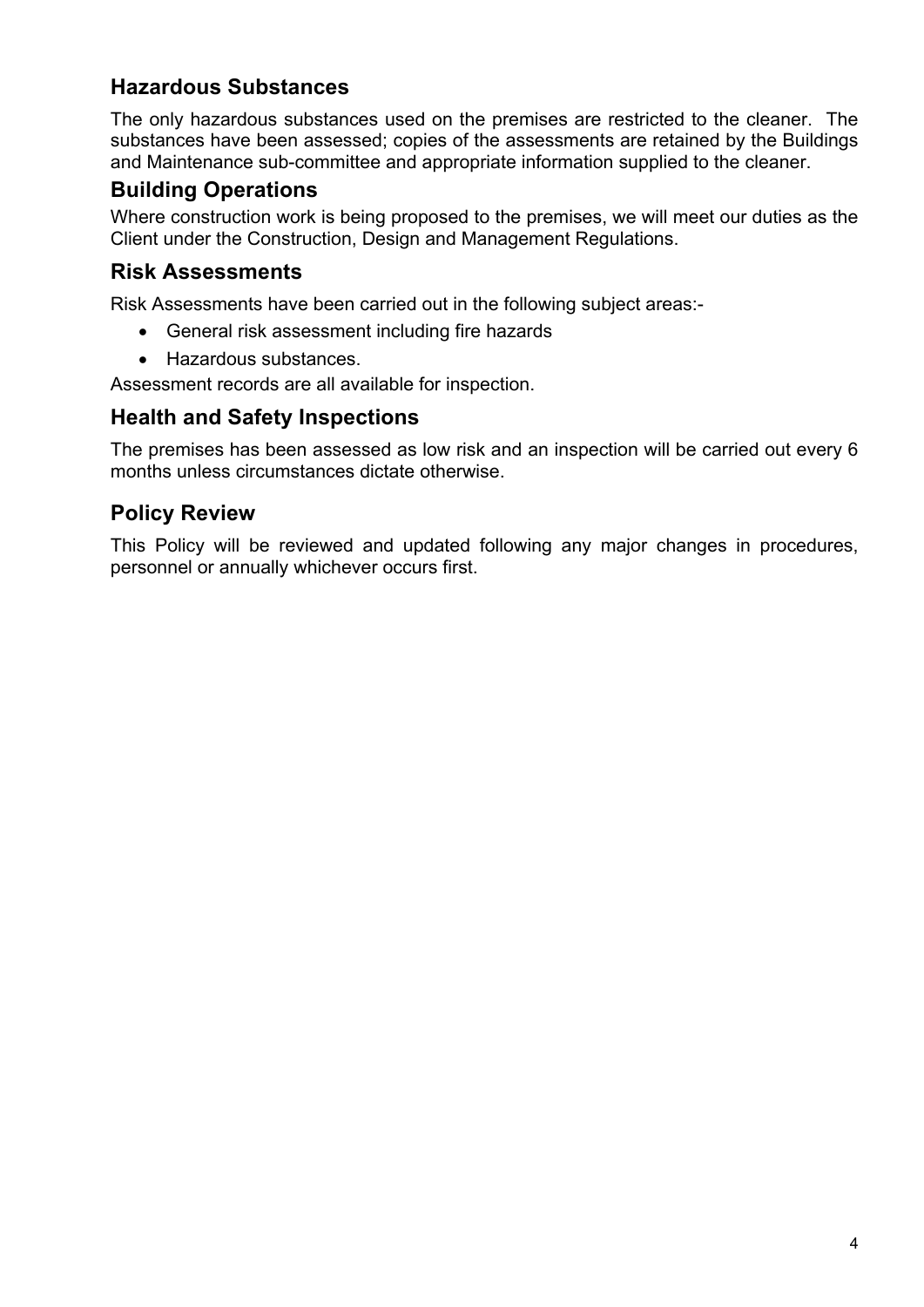# **Appendix A - Good Working Practices**

- 1. Keep all passageways clear of obstructions.
- 2. Do not obstruct any Fire Exit.
- 3. Keep all electrical leads tidy and ensure that they do not form an obstruction.
- 4. When alone in the building, ensure that the entrance door is closed and locked.
- 5. When alone in the building, do not admit any caller who is not known to you or who does not have a prior appointment.
- 6. When meetings or events are held at the premises the organiser of the meeting or event must ensure that all visitors are informed of fire escape exits.
- 7. The last person out of the building at any time should observe the Last Person Out instructions, a copy of which is appended hereto.

### **Appendix B- Manual Handling Practices**

- 1. Staff and volunteers should be told not to lift loads which are too heavy, too bulky/unwieldy, too difficult to get hold of, too hot or hazardous.
- 2. Decide whether it is possible to avoid some handling through use of trolleys.
- 3. Ensure that contractors (and volunteers) are given advice and consider the needs of people with health problems or women who are pregnant.
- 4. Assess whether the job involves movements that increase the chance of injury when carrying or lifting (e.g. twisting, too much pushing or pulling, bending, reaching upwards).
- 5. The area where the job is to be done should be free from risk with suffi cient space to work in (e.g. Store rooms should not be stacked so that chairs might topple when others are removed).

## **Appendix C- Legionella Disease Checks**

- 1. Water system is well maintained.
- 2. Check cisterns are well covered and vermin proof and periodically inspect, clean and disinfect.
- 3. Keep water temperature safely outside the range 20-45°C.
- 4. Store hot water at 60°C and circulate it at 50°C.
- 5. Ensure water cannot stagnate, e.g. remove redundant pipework.